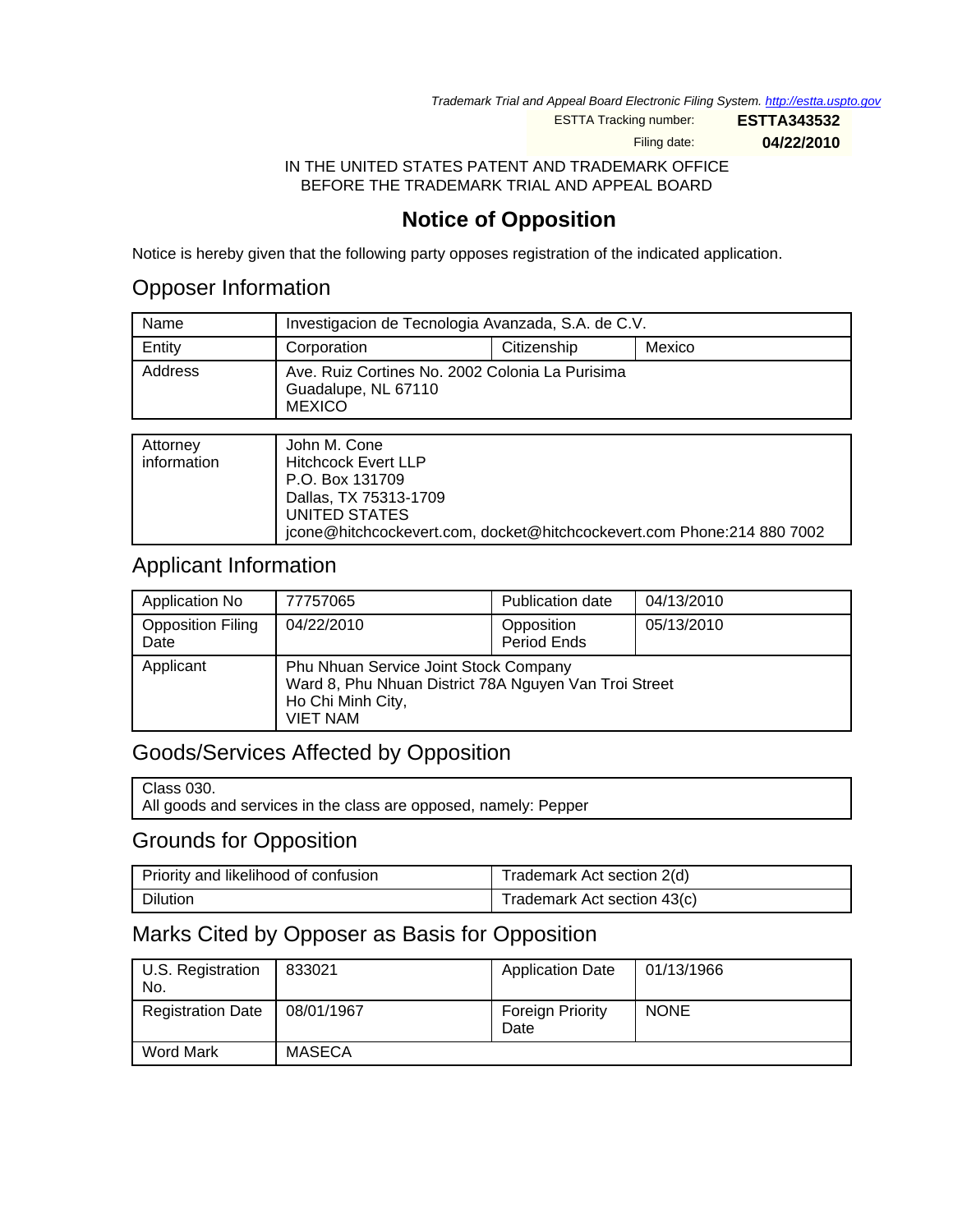| Design Mark            |                                                                                                                                  |
|------------------------|----------------------------------------------------------------------------------------------------------------------------------|
| Description of<br>Mark | <b>NONE</b>                                                                                                                      |
| Goods/Services         | Class U046 (International Class 030). First use: First Use: 1955/07/25 First Use<br>In Commerce: 1965/05/00<br><b>CORN FLOUR</b> |

| U.S. Registration<br>No. | 1539468                                                                       | <b>Application Date</b>  | 08/18/1987  |
|--------------------------|-------------------------------------------------------------------------------|--------------------------|-------------|
| <b>Registration Date</b> | 05/16/1989                                                                    | Foreign Priority<br>Date | <b>NONE</b> |
| Word Mark                | <b>MASECA</b>                                                                 |                          |             |
| Design Mark              |                                                                               |                          |             |
| Description of<br>Mark   | <b>NONE</b>                                                                   |                          |             |
| Goods/Services           | Class 030. First use: First Use: 1955/07/25 First Use In Commerce: 1965/05/31 |                          |             |
|                          | CORN FLOUR AND CORN FLOUR MIXES; WHEAT FLOUR AND WHEAT<br><b>FLOUR MIXES</b>  |                          |             |

| U.S. Registration<br>No. | 3337838                                                                                     | <b>Application Date</b>         | 03/02/2007  |
|--------------------------|---------------------------------------------------------------------------------------------|---------------------------------|-------------|
| <b>Registration Date</b> | 11/20/2007                                                                                  | <b>Foreign Priority</b><br>Date | <b>NONE</b> |
| <b>Word Mark</b>         | MASECA BRAND NATURAL 100% NATURAL                                                           |                                 |             |
| Design Mark              |                                                                                             |                                 |             |
| Description of<br>Mark   | <b>NONE</b>                                                                                 |                                 |             |
| Goods/Services           | Class 030. First use: First Use: 2006/10/31 First Use In Commerce: 2006/10/31<br>Corn flour |                                 |             |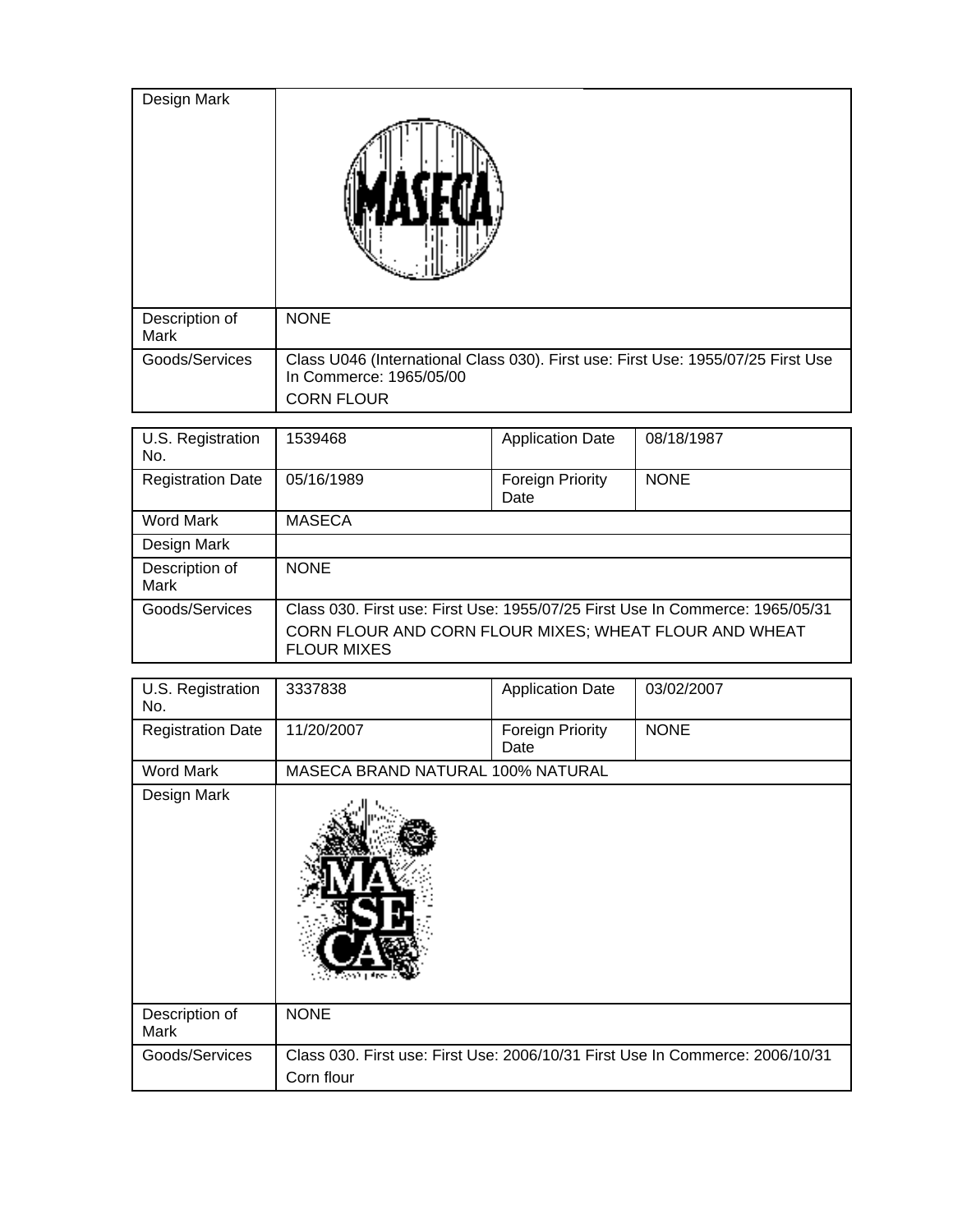| Attachments | 72236402#TMSN.gif ( 1 page )( bytes )<br>76673532#TMSN.gif (1 page) (bytes) |
|-------------|-----------------------------------------------------------------------------|
|             | 100422 Statement of the Claim.pdf (3 pages) (20048 bytes)                   |

## **Certificate of Service**

The undersigned hereby certifies that a copy of this paper has been served upon all parties, at their address record by First Class Mail on this date.

| Signature | /s/ John M. Cone |
|-----------|------------------|
| Name      | John M. Cone     |
| Date      | 04/22/2010       |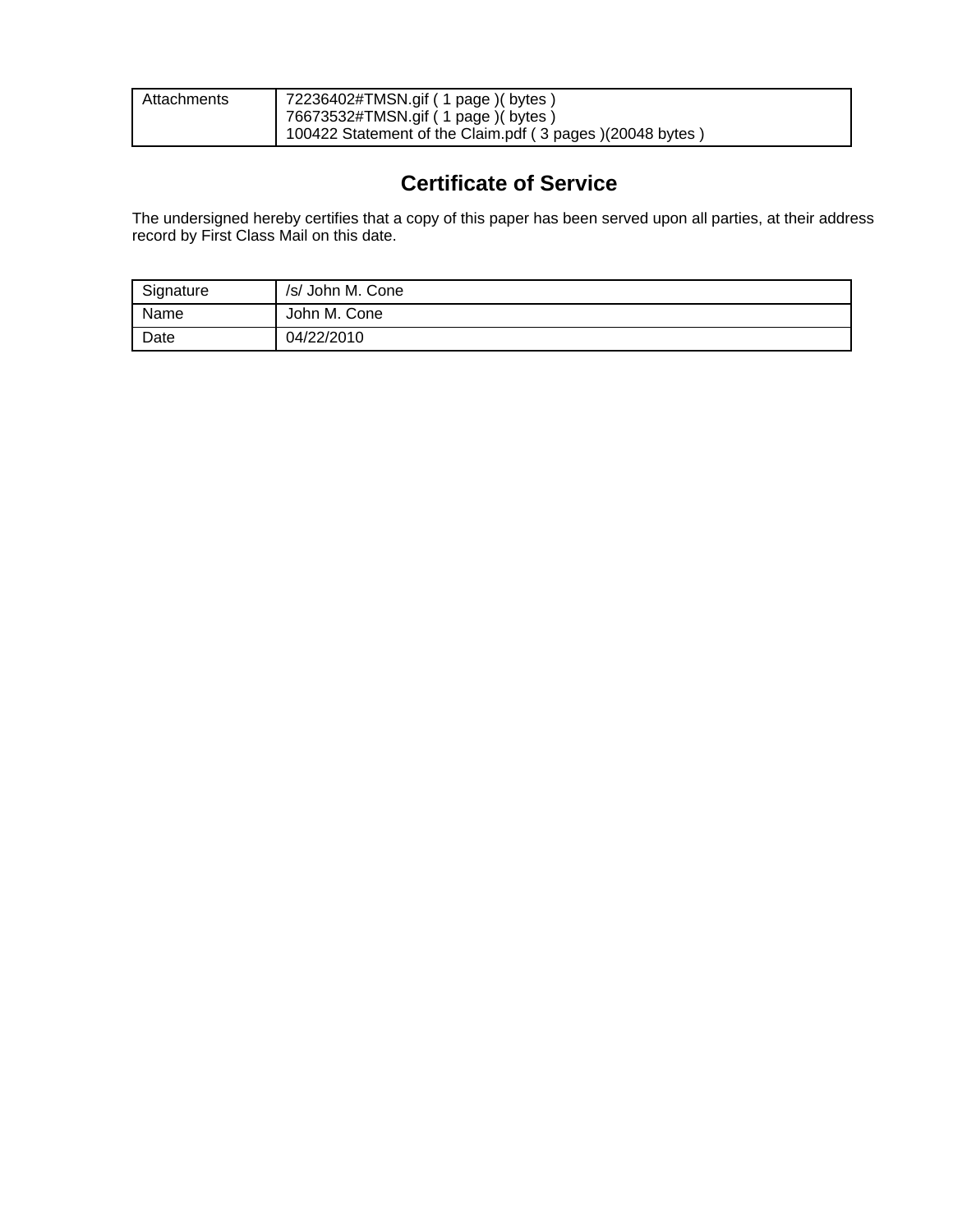#### Statement of the Claim

1. Investigacion de Tecnologia Avanzada, S.A. de C.V. ("INTASA") is the owner of the famous trademark MASECA used continuously in the U.S. since as long ago as 1955 for flour and flour mixes. INTASA and its related companies have spent more than fifty years and many millions of dollars building the goodwill and reputation of the MASECA brand in the U.S. and throughout the world. MASECA brand flour is sold in over twenty varieties in the U.S. It is the category leader with unaided awareness recognition of over 90%.

2. INTASA owns registrations of marks consisting of or including MASECA for these products. In particular, INTASA is the owner of the following registrations that are duly and validly registered on the Principal Register:

| <u>Mark</u>              | Reg. No. | Goods                                                                 |
|--------------------------|----------|-----------------------------------------------------------------------|
| <b>MASECA</b>            | 0833021  | Corn flour                                                            |
| <b>MASECA and Design</b> | 1343000  | Corn flour                                                            |
| <b>MASECA</b>            | 1539468  | Corn flour and corn flour mixes;<br>wheat flour and wheat flour mixes |
| <b>MASECA and Design</b> | 3337838  | Corn flour                                                            |

3. Each of the registrations identified in paragraph 2 constitutes prima facie evidence of the validity of the registered mark, and of the registration of the mark, and of INTASA's exclusive right to use the registered mark in commerce on the goods of the registration and is constructive notice of INTASA's ownership of the mark.

4. In addition, INTASA's right to use each of the marks of Registrations Nos. 0833021, 1343000, 1539468 and 3337838 has become incontestable under 15 U.S.C. § 1065 and each of those registrations is conclusive evidence of the validity of the registered mark, of the registration of the mark, of INTASA's ownership of the mark, and of INTASA's exclusive right to use the registered mark in commerce for the goods of the registration.

5. INTASA's rights in the mark MASECA were established long before the priority date of Applicant's mark MASECO pepper.

6. The mark applied for, MASECO pepper and Design, so resembles INTASA's mark MASECA and the various forms of that mark that it has used in the United States and that are the subject of the registrations listed in Paragraph 2 hereof, that use of MASECO pepper and Design, for the goods identified in application S.N. 77/757,065, would be likely to cause confusion, or to cause mistake, or to deceive. 15 U.S.C. § 1052(d).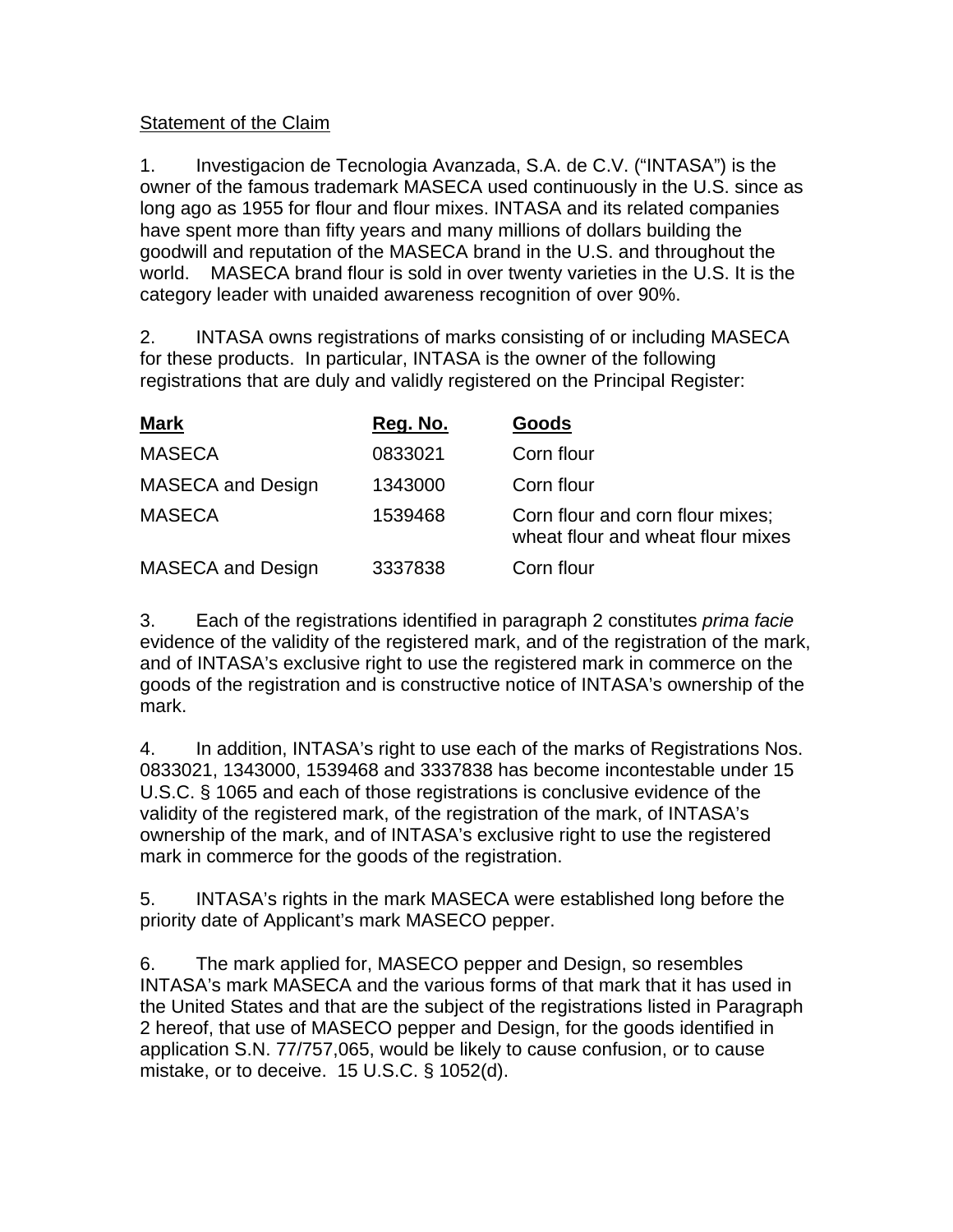7. Use of the mark MASECO pepper and Design in connection with the goods of application S.N. 77/757,065 is likely to dilute the distinctive quality of the famous mark MASECA within the meaning of 15 U.S.C. § 1125(c).

8. For the reasons set out above, INTASA is being damaged because application S.N. 77/757,065, if granted, would create statutory rights in violation of INTASA's established rights.

WHEREFORE, INTASA prays that judgment be entered refusing application S.N. 77/757,065 and for such other and further relief that the Board find just and proper.

Dated: April 22, 2010

Respectfully submitted,

/s/ John M. Cone

John M. Cone Hitchcock Evert LLP P.O. Box 131709 Dallas, Texas 75313-1709 (214) 880-7002 Telephone (214) 953-1121 Facsimile jcone@hitchcockevert.com

ATTORNEY FOR OPPOSER INVESTIGACION DE TECNOLOGIA AVANZADA, S.A. DE C.V.